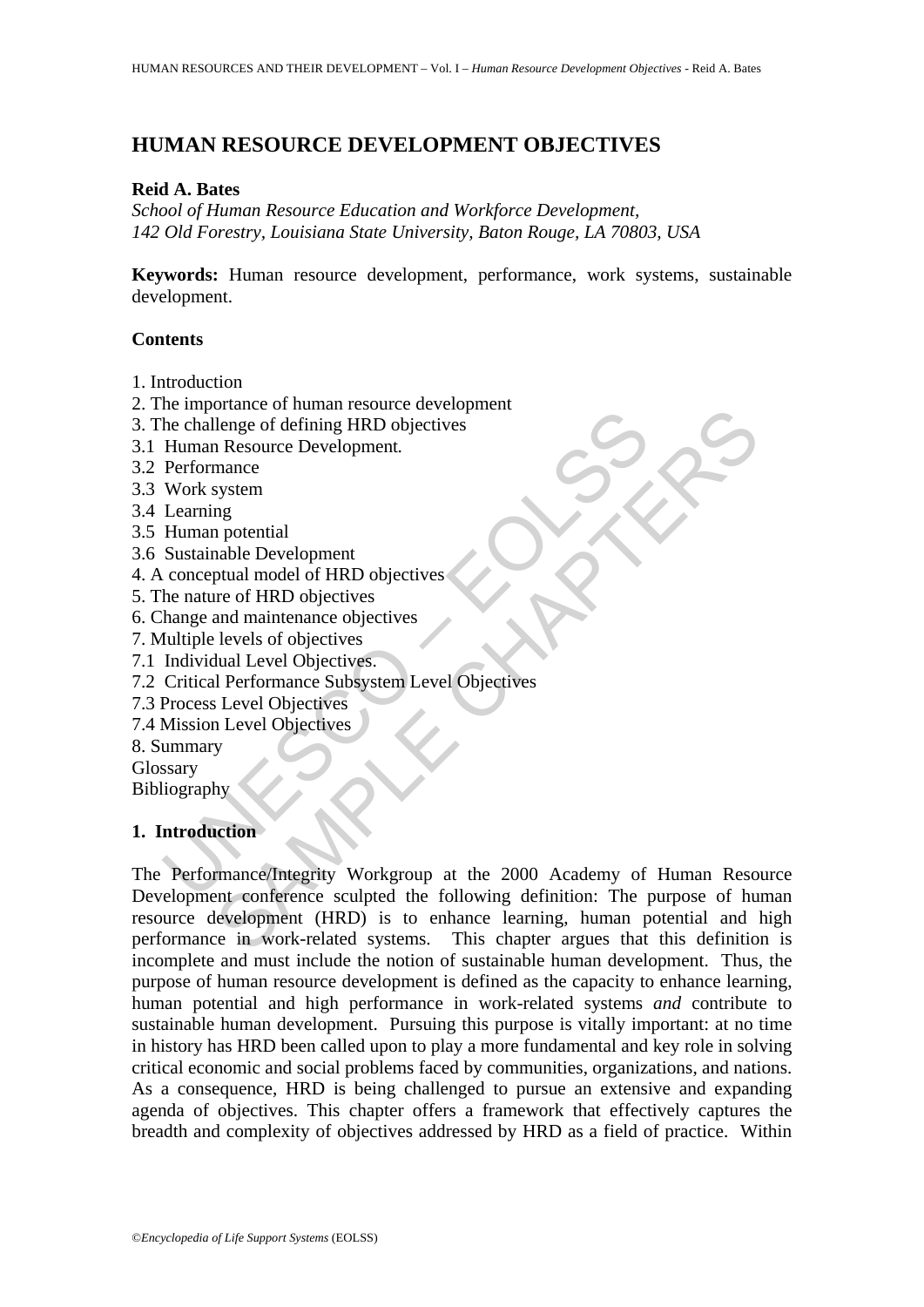this framework, two critical mission level objectives are offered as guideposts for HRD practice.

#### **2. The Importance of Human Resource Development**

To understand its objectives, one must first appreciate the evolving importance of HRD. This is evident, for example, in the growing number of organizations looking to HRD for help in developing the capacity to compete in a global economy. Global firms need individuals capable of operating effectively in diverse cultural environments, using increasingly complex organizational structures and communication patterns, and managing change using multiple integrative business strategies with an embedded international perspective. Similarly in developing countries, the opening of internal markets, the adoption of new competitive strategies to meet market challenges, and demands of supplying products to meet the quality requirements of international firms are powerful forces driving organizational change. These changes have led to an expanded emphasis on HRD as a tool to develop the teamwork, problem and process analysis, communication, and other needed capabilities.

ands of supplying products to meet the quality requirements of<br>powerful forces driving organizational change. These change<br>anded emphasis on HRD as a tool to develop the teamwork, pr<br>ysis, communication, and other needed c Drucker has observed that changes in market dynamics, technology, and the structure of labor have created work that is more complex, abstract, and knowledge-based. As a result, an increasing proportion of jobs now require higher levels of reading, math, problem solving, interpersonal, and other work place skills. However, data indicate that many countries throughout the world suffer from a substantial gap between the knowledge and skills needed for economic and social progress and those that are available. The 'skill gap' problem has drawn increasing policy attention and financial investment aimed at implementing HRD systems capable of upgrading human resources to meet emerging needs and opportunities.

f supplying products to meet the quality requirements of international f<br>in Frapplying products to meet the quality requirements of international<br>ful forces driving organizational change. These changes have led to<br>emphasis Perhaps the most enduring failure of humankind in the last century is the persistence of poverty. Poverty is a tremendously important personal, social, and economic issue because it deprives people of choices and significantly reduces the level of well being that they can achieve. It limits people's participation in political and development processes, and is associated with unemployment, underproductivity, poor health, nutrition, housing, and personal security. Unfortunately, as Finsterbusch and VanWicklin observe, over fifty years of development efforts directed at countering poverty and associated problems through infusions of financial and technological assistance have largely failed to significantly benefit the poor. Many areas of the world have, in fact, seen increases in the absolute degree of poverty. Castells postulates this trend will continue because poor countries are being further marginalized by a competitive global economy that values information over production as a source of wealth.

Recent efforts to overcome poverty and the problems it spawns have placed HRD at the top of many national development agendas. Here the value of HRD is seen in its ability to adopt both a production-oriented and a people-centered role. In the productionoriented role, HRD is viewed as a crucial tool for building and maintaining the reservoir of skills needed for economic and social development. Singapore, Korea, Taiwan, and a number of African countries present lucid examples where HRD has been key part of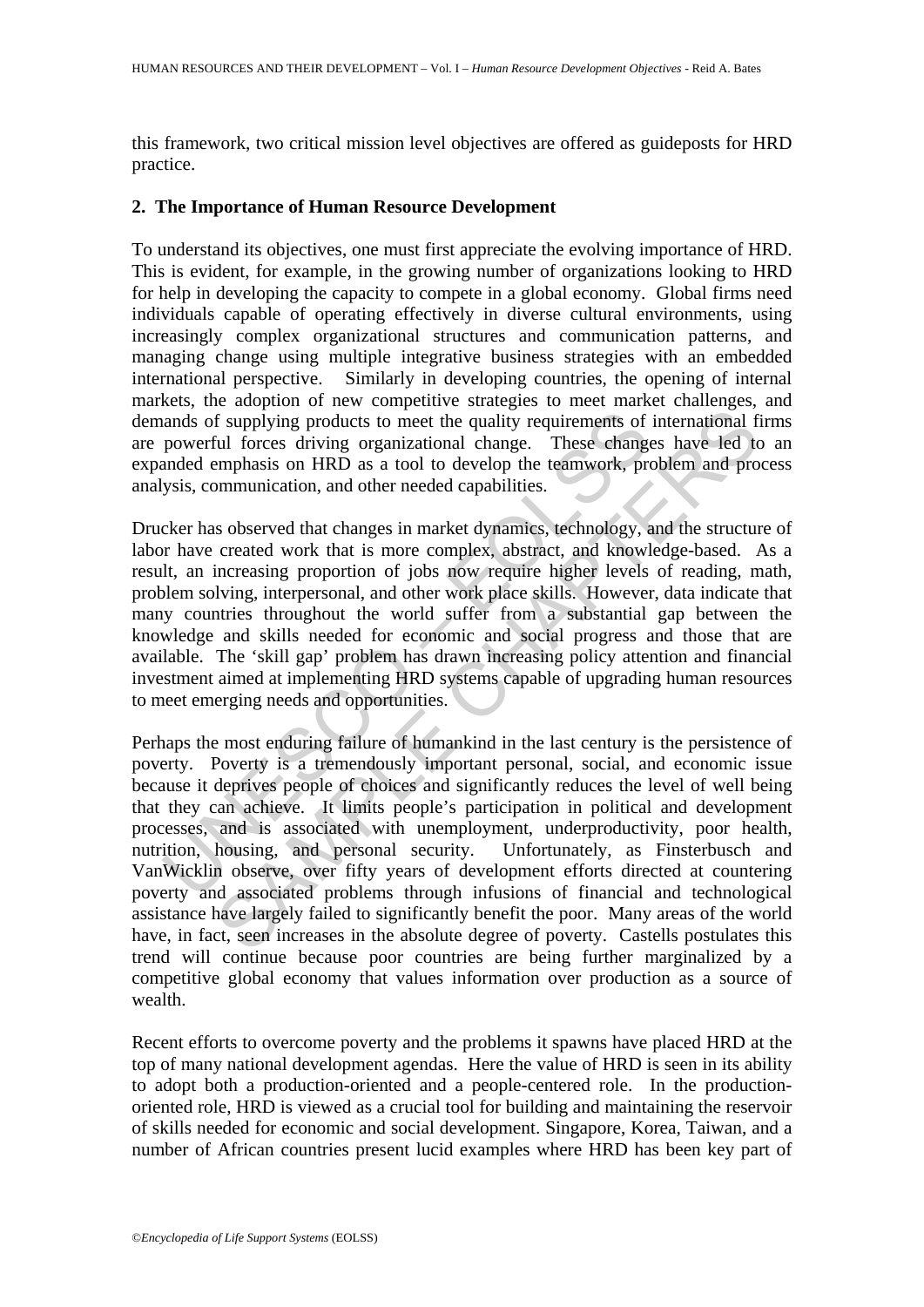the national strategy to foster sustainable economic development. In the peoplecentered role, HRD is seen as the primary tool to more directly address the needs of the poor by building their potential for political and development participation, self-help, and improvement. Cernea, Low, Ridker and others see this role as particularly important because enhancing this potential is fundamental to the effective use of resources and the sustainability of economic and social development processes.

These examples illustrate the evolving leadership role that HRD plays in solving a number of significant economic and social problems faced by communities, organizations, and nations throughout the world. It is clear that HRD is a fundamental tool for change and adaptation and the primary mechanism through which the human capital of nations is increased and preserved. The recognition that human resources and their development play a critical role in human progress (a position well articulated in M. E. Porter's 'The Competitive Advantage of Nations') has put increasing demands on the field of HRD practice to address an ever widening range of objectives.

# **3. The Challenge of Defining HRD Objectives**

E. Porter's 'The Competitive Advantage of Nations') has put increased and the Schemer's the Competitive Advantage of Nations') has put increased for HRD practice to address an ever widening range of object The Challenge of Fr's "The Competitive Advantage of Nations') has put increasing demand<br>Fr's "The Competitive Advantage of Nations') has put increasing demand<br>HRD objectives is important because it provides a framework for clarify<br>anding o Defining HRD objectives is important because it provides a framework for clarifying and understanding of the growing capabilities of HRD as a field of practice. However, defining HRD objectives is neither simple nor straightforward. HRD is an expansive and often nebulous field that includes a complex range of activities and interventions (e.g., training, education, coaching, counseling, career development, work system design, process improvement, organizational development, and so on) that are used in different ways to produce a variety of specific outcomes. This repertoire is necessarily dynamic because, as Karin Watkins points out, ongoing changes in economic and social needs, and work system processes, culture, and structure continue to expand these activities and outcomes even further. Also, the practice of HRD includes a range of philosophical orientations, each of which has profound implications for how HRD is carried out. Finally, HRD practice draws on a variety of scientific disciplines including economics, psychology, sociology, adult learning, anthropology, ethics, systems, management and leadership, human resource management, industrial engineering, and organizational development and change.

Despite the complex and evolving nature of the field, some initial steps have been taken toward arriving at consensus on the core purpose of HRD. At the 2000 Academy for Human Resource Development Conference, a small group of researchers and practitioners (the Performance/Integrity Workgroup) set out to understand and overcome the practical and philosophical diversity within the field and to reach consensus on the overarching purpose of HRD. The group agreed to the following statement:

*The purpose of HRD is to enhance learning, human potential and high performance in work-related systems.* 

Although it is argued later in this chapter that this preliminary statement of core purpose must be expanded to include the concept of sustainable human development, this statement provides the crystallizing agent necessary for distilling the practice of HRD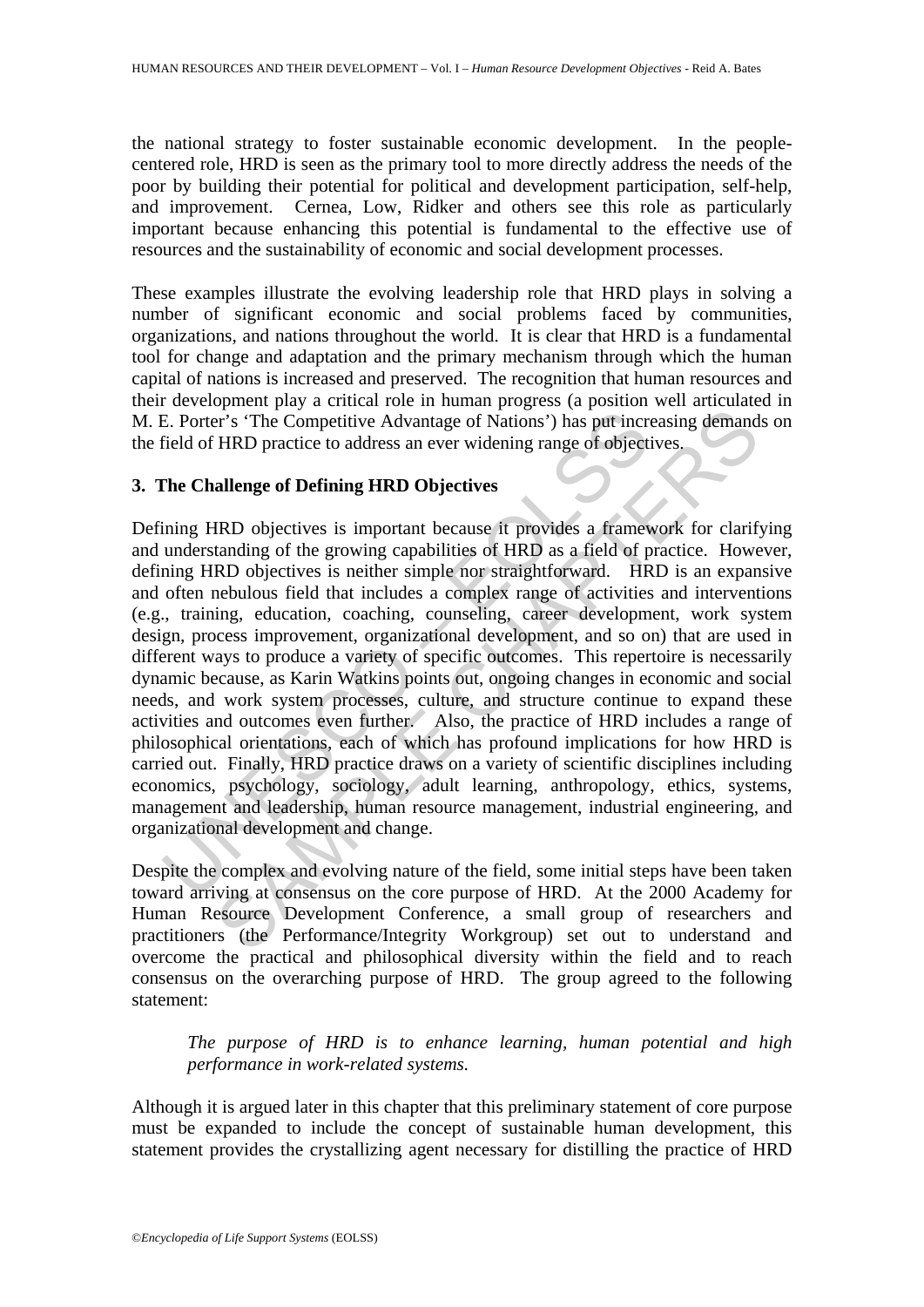into a manageable and understandable framework of objectives. Building this framework, however, requires a clear understanding of terminology. Therefore the following definitions are offered.

#### **3.1 Human Resource Development***.*

As noted above, HRD is a broad field of research, theory and practice directed at the development of human resources, their rational and optimal use, and the establishment of an enabling environment in which these resources can find their full expression. The purpose of HRD is to enhance learning, human potential, and high performance in work-related systems and contribute to sustainable human development.

### **3.2 Performance**

Performance is defined as the outcomes or achievements that result from goal-directed work system behavior. Performance represents an aggregation of behaviors and outcomes over time and across tasks, groups, individuals and so on. Campbell notes that performance is distinguishable from effectiveness (an evaluative judgment of outcomes), productivity (level of effectiveness divided by the cost to achieve that effectiveness), and utility (value of performance effectiveness or productivity).

# **3.2 Work system**

Formance is defined as the outcomes or achievements that result<br>
k system behavior. Performance represents an aggregation<br>
omes over time and across tasks, groups, individuals and so or<br>
performance is distinguishable from Example 1 as the outcomes or achievements that result from goal-direction<br>em behavior. Performance represents an aggregation of behaviors<br>over time and across tasks, groups, individuals and so on. Campbell n<br>mance is disti A work system is defined as an interdependent, organized architecture of human activities directed toward the accomplishment of a valued goal or outcome. This broad definition extends the concept of work system from a loose collection of individuals to organized work teams and formal for-profit and public service work organizations. It includes informal organizations, such as community-based organizations, composed of a varying number of individuals without a formal organizational structure, that act interdependently to accomplish often vaguely defined goals. The concept also extends to collections of interdependent work sub-systems, such as those reflected in regional or national workforce development systems, educational systems, health or social service systems. These larger work systems reflect organized networks of smaller work systems that are fit together in ways that allow the larger system to respond to a broader range of customer demands and environmental threats or opportunities. Nadler and Gerstein suggest high performing work systems are those that optimize the fit between system elements (people, processes, information, technology, or sub-systems) in ways that enable the work system to meet or exceed its performance goals.

This definition makes several fundamental assumptions. First, it assumes that work systems are created to enhance the human condition. Second, it assumes that work systems are entities that do not exist independently from the people that comprise them. Rather, work systems are composed of people and processes, often multiple collectives with complex systems of social relationships, which have a shared set of symbols (e.g., language) and experience. The fact the work systems are composed of people makes them the appropriate focal point for HRD activity. Finally, the structure and complexity of work systems as well as the nature of their goals distinguish work systems from organized human activities directed at play or recreation.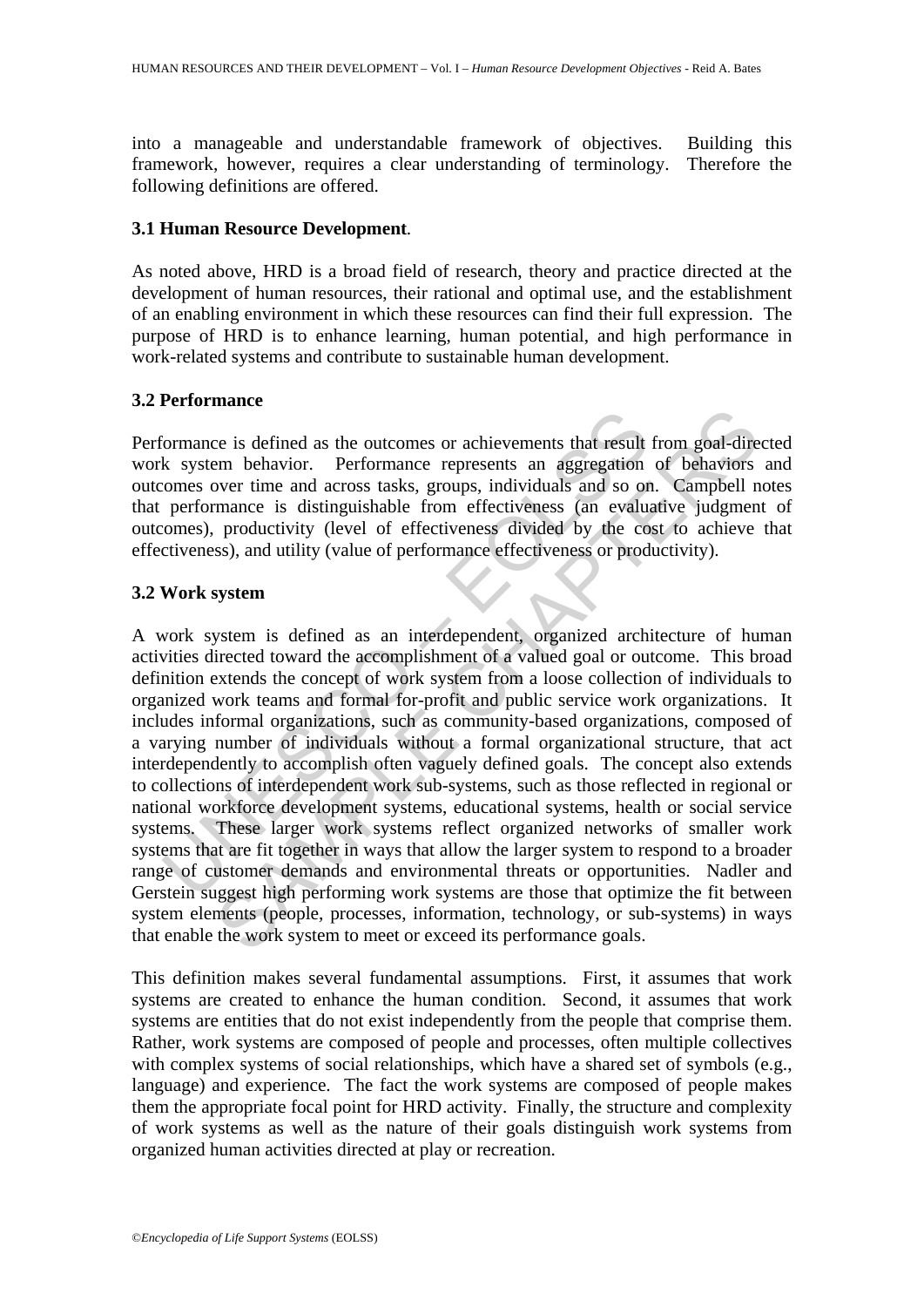### **3.3 Learning**

For the purposes of this discussion, learning is defined as a relatively permanent change in work system capabilities. It is a primary process through which HRD accomplishes its objectives. It can result from formal, planned learning experiences such as those that occur in training situations. It also includes structured and unstructured self-directed learning, as well as unplanned, spontaneous learning that often occurs when one learns from one's work. Traditionally for HRD, learning has been conceived of as occurring at the individual level. At this level, it involves the acquisition of verbal information, intellectual skills, motor skills, attitudes, and cognitive strategies that enhance the ability or potential of individuals. The notion of learning can also be expanded and applied to larger work systems (e.g., groups and organizations) through the concept of a learning organization. Senge defines learning organizations as complex work systems that have developed the ability to continuously acquire, share, create new knowledge, and use this knowledge generating capability to transform themselves.

### **3.4 Human potential**

 Human potential refers to the latent capabilities in humans for growth and development. Human potential is a critical element of HRD because of the implications it has for the ongoing adaptation, change, and well being of individuals and work systems.

# **3.5 Sustainable Development**

mization. Senge defines learning organizations as complex work<br>eloped the ability to continuously acquire, share, create new know<br>wledge generating capability to transform themselves.<br> **Human potential**<br>
man potential<br>
man In. Senge defines learning organizations as complex work systems that the ability to continuously acquire, share, create new knowledge, and use generating capability to transform themselves.<br> **a potential** obtential refers Sustainable development is defined as the ways in which societies and other work systems manage economic, social, political, and ecological processes to shape their development in ways that preserve the preconditions of development for future generations. Drawing on Becker, Jahn, Stiess, and Wehling's discussion, the concept of sustainable development has at least two important distinguishing dimensions. The normative dimension of sustainable development acknowledges that economic processes are necessarily subordinated to social and ecological constraints. Markets, for example, are dependent on societies and other work systems, neither of which can exist without a natural environment. The strategic dimension of sustainable development implies the existence of a system of governance capable of instituting policies that move societies and work systems away from non-sustainable processes and towards sustainable ones.

-

- -

> TO ACCESS ALL THE **14 PAGES** OF THIS CHAPTER, Visi[t: http://www.eolss.net/Eolss-sampleAllChapter.aspx](https://www.eolss.net/ebooklib/sc_cart.aspx?File=E1-10-02-02)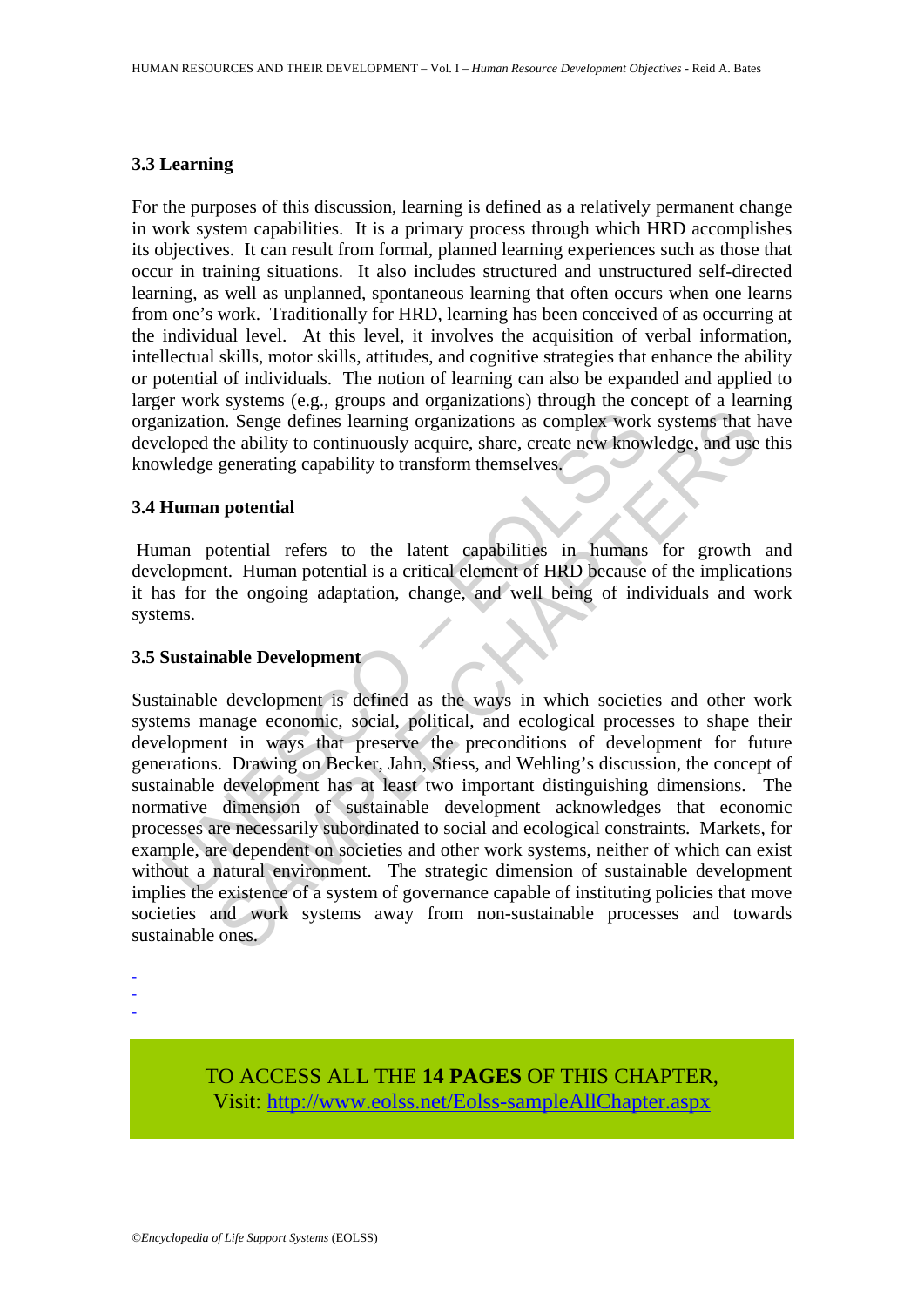#### **Bibliography**

Becker, E., & Jahn, T. (1998). Growth or development: Twenty years after "The Limits of Growth". In D. Bell, R. Keil, L. Fawcett, & P. Penz, (Eds.), Political Ecology. New York: Routledge.

Becker, E., Jahn, T., Stiess, I., & Wehling, P. (1997). Sustainability: A cross-disciplinary concept for social transformation. Paris: United Nations Educational, Scientific and Cultural Organization.

Burgoyne, J., & Jackson, B. (1997). The arena thesis: Management development as a pluralistic meeting point. In J. Burgoyne & M. Reynolds (Eds.), Management Learning: Integrating Perspectives in Theory and Practice (pp. 54-70). London: Sage.

Campbell, J. P. (1990). Modeling the performance prediction problem in industrial and organizational psychology. In M. D. Dunnette & L. M. Hough (Eds.), Performance measurement and theory ( $2<sup>nd</sup>$  ed., Vol. 1, pp. 687-732). Skokie, IL: Rand McNally.

Carnevale, A. P., & Villet, J. (1990). Training in America: The organization and strategic roles of training. San Francisco: Jossey-Bass.

Castells, M. (1996). The net and the self. Critique of Anthropology, 16, 9-38.

Cernea, M. (1985). Putting people first. Oxford: Oxford University Press.

Drucker, P. F. (1994). The age of social transformation. The Atlantic Monthly, 274(5), 53-80.

Finsterbusch, K., & VanWicklin III, W. (1989). Beneficiary participation in development projects: Empirical test of popular theories. Economic Development and Cultural Change, 37(3), 573-593.

Hatcher, T. (1998). An alternative view of human resource development. In B. R. Stewart & H. C. Hall (Eds.), Beyond tradition: Preparing HRD educators for tomorrow's workforce (pp. 33-54). Columbia, MO: University Council for Workforce and Human Resource Education.

Holton, E. F. III. (1999). Performance domains and their boundaries. Advances in Developing Human Resources, 1, 26-46.

Kaplan, R. S., & Norton, D. P. (1996). The balanced scorecard. Boston: Harvard Business School Press.

Kuchinke, K. P. (1996). Classification of human development in HRD. Organization Development Journal, 14(2), 55-69.

Low, L. (1998). Human resource development in the Asia-Pacific. Asian-Pacific Economic Literature, 12(1), 27-40.

ing. San Francisco: Jossey-Bass.<br>
Ells, M. (1996). The net and the self. Critique of Anthropology, 16, 9-38.<br>
ea, M. (1985). Putting people first. Oxford: Oxford University Press.<br>
ker, P. F. (1994). The age of social tran Francisco: Jossey-Bass.<br>
(1996). The net and the self. Critique of Anthropology, 16, 9-38.<br>
1985). Putting people first. Oxford: Oxford University Press.<br>
7. (1994). The age of social transformation. The Atlantic Monthly, Nadler, D. A., & Gerstein, M. S. (1992). Designing high-performance work systems: organizing people, work, technology, and information. In D. A. Nadler, M. S. Gerstein, R. B. Shaw, and Associates (Eds.), Organizational architecture: Designs for changing organizations (pp. 110-132). San Francisco: Jossey-Bass.

Performance Integrity Workgroup. (2000). HRD goals, values, and purpose. Manuscript in preparation.

Porter, M. E. (1990). The competitive advantage of nations. Basingstoke: Macmillan.

Ridker, R. G. (1994). The World Bank's role in human resource development in sub-Saharan Africa. Washington, DC: The World Bank.

Rummler, G. A., & Brache, A. P. (1990). Improving performance: How to manage the white space on the organization chart. San Francisco: Jossey-Bass.

Schmidheiny, S. (1992). Changing course. Cambridge, MA: MIT Press.

Senge, P. (1990). The fifth discipline. New York: Doubleday.

Swanson, R. A. (1994). Analysis for improving performance: Tools for diagnosing organizations and documenting workplace expertise. San Francisco: Berrett-Koehler.

Torraco, R. J., & Swanson, R. A. (1995). The strategic roles of human resource development. The Journal of the Human Resource Planning Society, 18(4), 10-21.